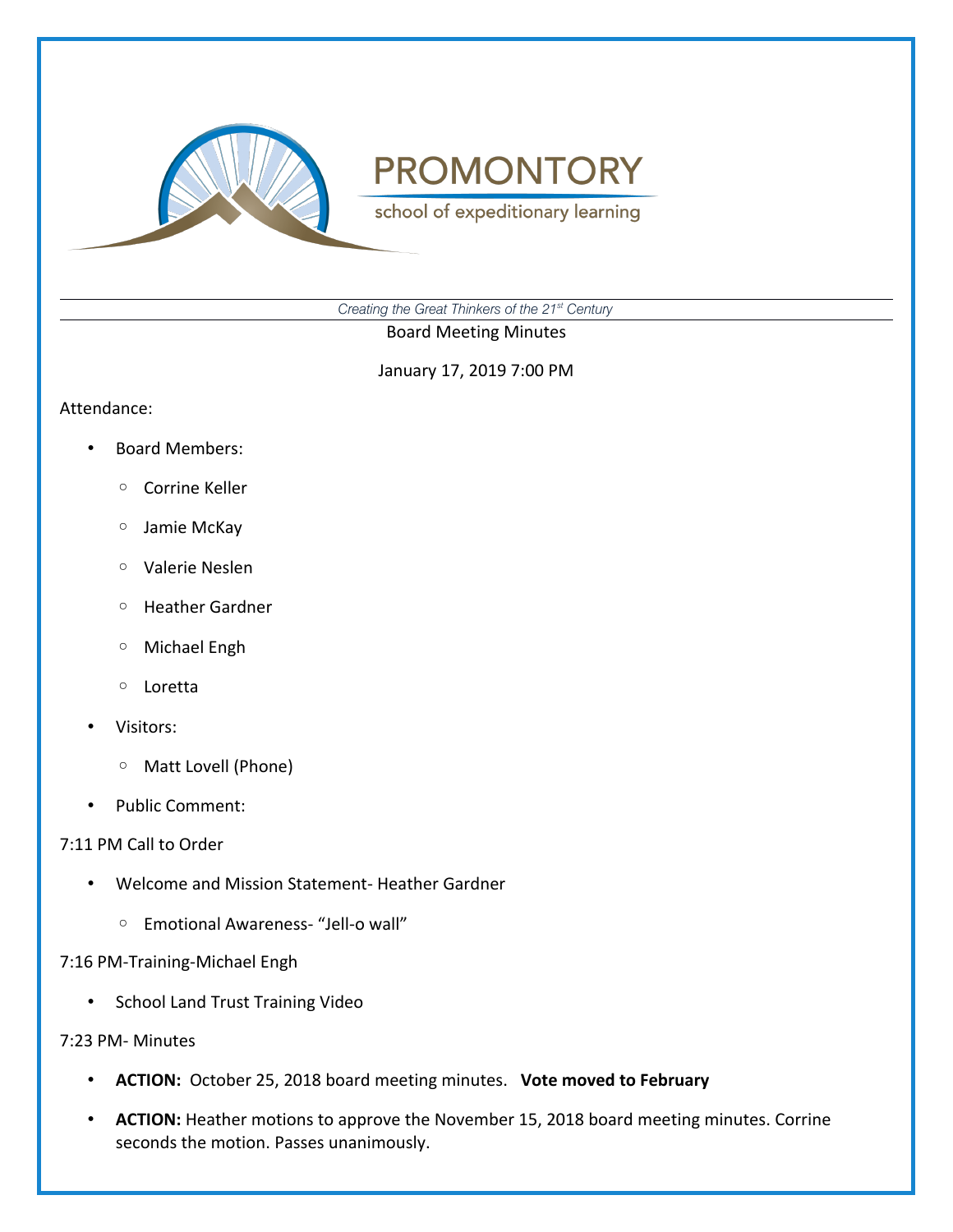

school of expeditionary learning

*Creating the Great Thinkers of the 21st Century*

#### 7:28 PM- Public Comment

- No Public Comment
- 7:31 PM-Business Items
	- ERATE-
		- Nothing board needs to be doing
	- Library Grant- Nothing to be discussed tonight
	- Family Handbook- Nothing to be discussed tonight
	- Registration Paperwork- Front office working on to be available through Aspire
		- Hopefully be ready to go by Lottery in February
	- School Fees-
		- No proposed changes
	- School Calendar
		- Found missing date
		- Finalized school calendar
	- School-Student-Family Compact
		- Have more time to review before voting. Doesn't need a vote until February.
	- Parent & Family Engagement Policy
	- Board Makeup
		- Jennifer has left as board chair- currently looking for new board chair
		- This spring post for new officers/trustees

8:08 PM- Finance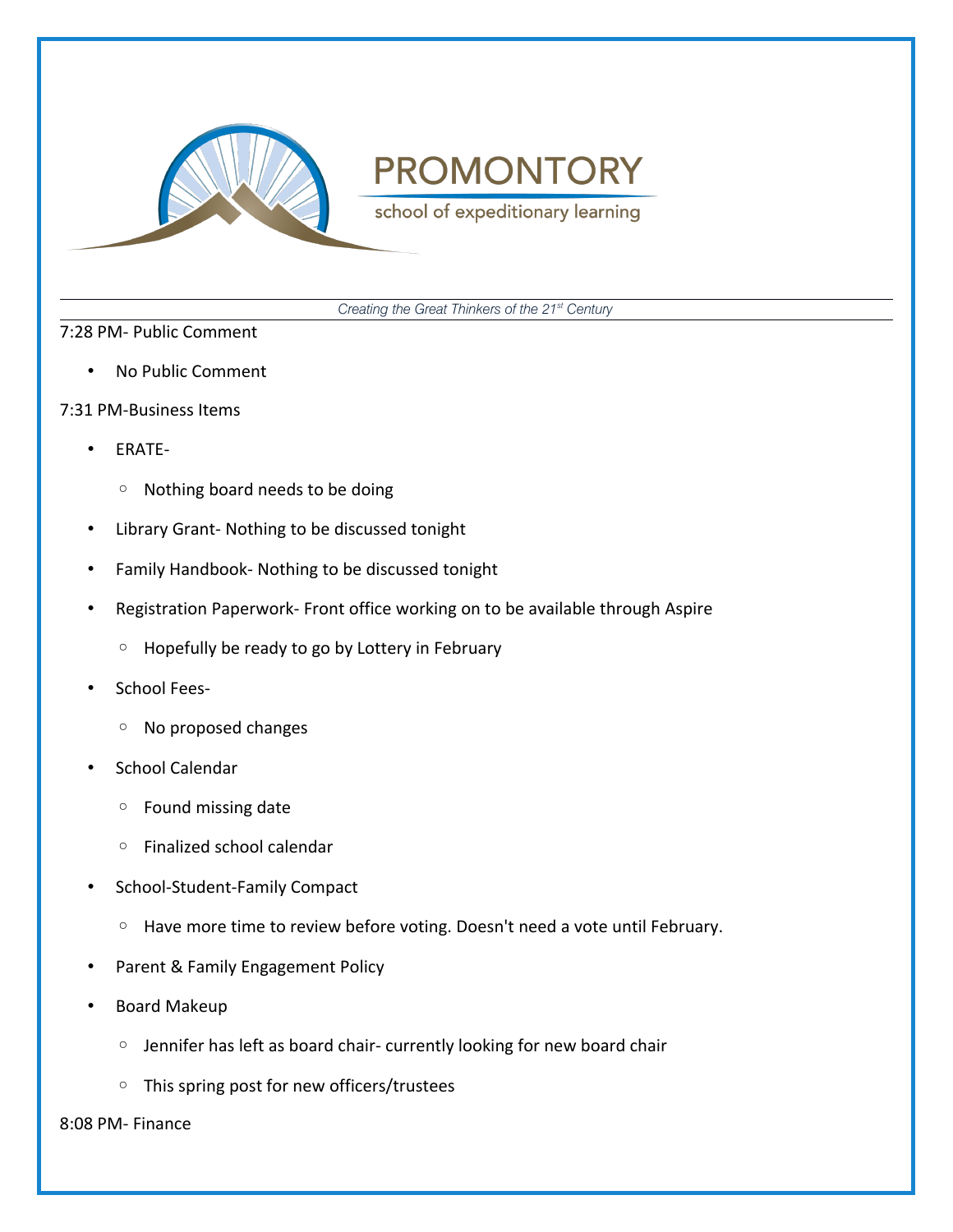

school of expeditionary learning

*Creating the Great Thinkers of the 21st Century*

- Budget Review- Matt (By phone)
- 7:43 PM Action Items
	- **ACTION:** Polices
		- No Action at this time
	- **ACTION:** Library Grant
		- no action
	- **ACTION:** School-Student-Family Compact
		- no action
	- **ACTION:** Parent & Family Engagement Policy
		- no action
	- **ACTION:** ERATE
		- no action
	- **ACTION:** Family Handbook
		- no action
	- **ACTION:** Registration Paperwork
		- no action
	- **ACTION:** School Fees
		- Heather motions to approve the proposed school fee for middle school students for the 2019/20 school year. Corrine seconds the motion. Passes unanimously.
	- **ACTION:** School Calendar
		- Heather motions to approve the 2019/20 school calendar we just discussed. Corrine seconds the motion. Passes unanimously.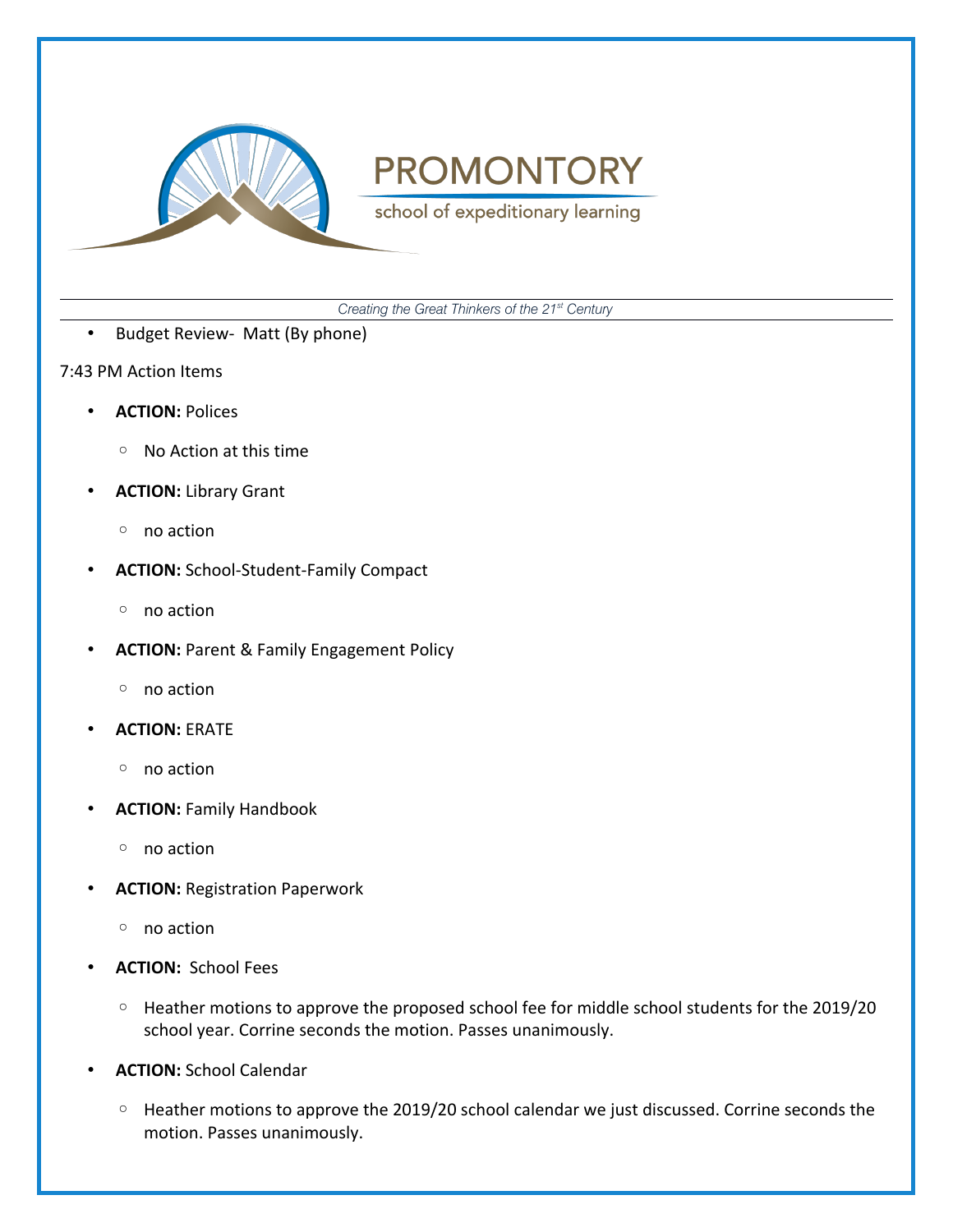

school of expeditionary learning

*Creating the Great Thinkers of the 21st Century*

#### 8:22 PM- Director Report

- Staffing Update
	- Heather Williams-new music teacher
	- Jennifer Blaine- Intervention Specialist
- Enrollment-Current
	- we are at 445.
- Achievement:
	- We are finishing MOY DIBELS (middle of year dynamic Indicators of Basic Early Literacy Skills)
	- Jen Wood- Regional Director & Erica Neilson -Senior Director of Schools
		- Visit to Promontory
		- Very Impressed
		- Encouraging us to credential next year, based on: (See Chart available on Utah Data Gateway)
- Professional Development:
	- Text Complexity-How to rate the level and types of complexity in tests we use with students
	- PD on using data with students (how to use mastery connect evidence and other data in data inquiry team meetings)
	- Quality Work Protocol
	- Mid-Year (check-in with EL about work plan goals)
- Public Relations
	- Facebook, Instagram-very active
	- Fliers to pre-schools
	- Scabies! :(